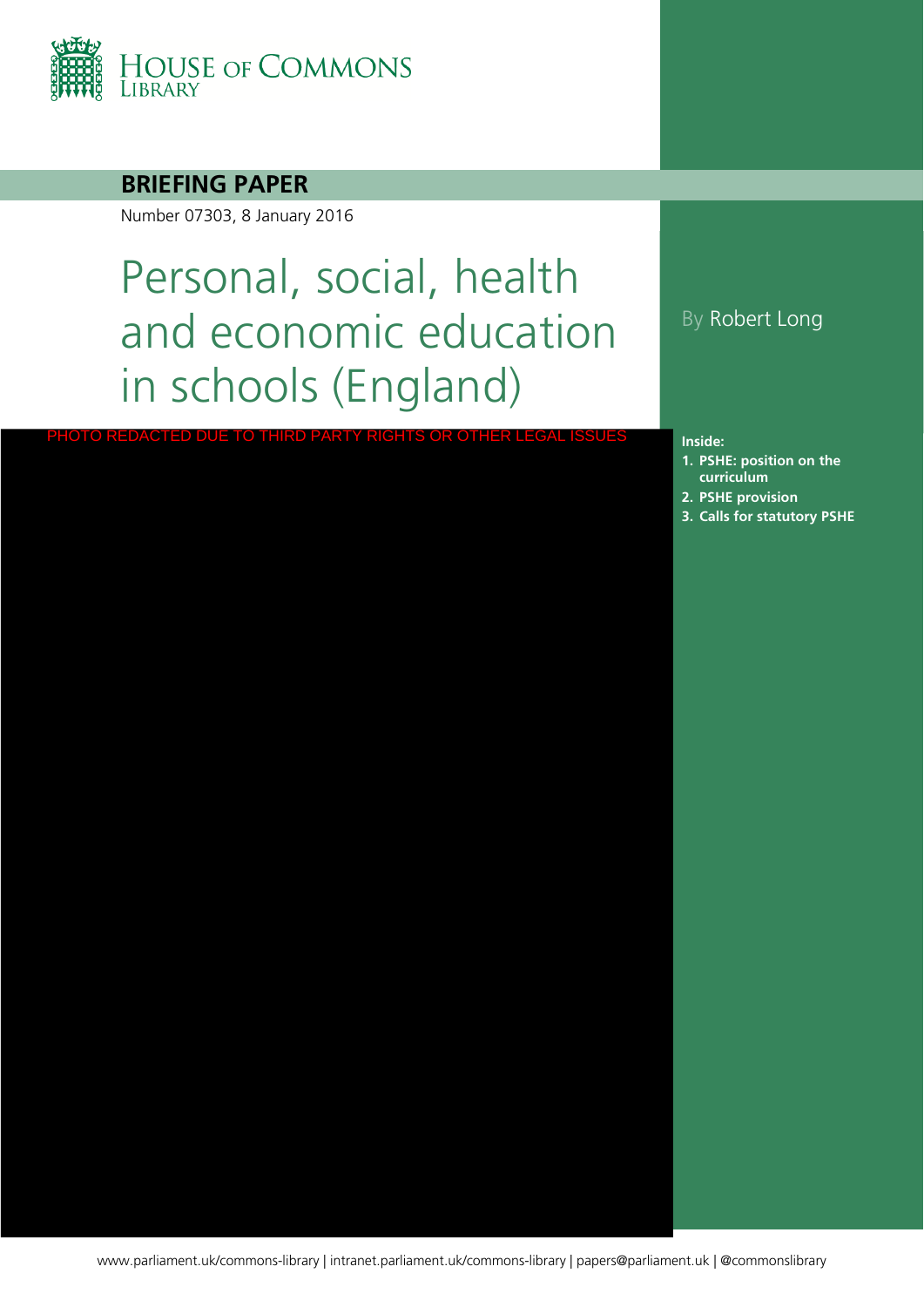## **Contents**

| One page briefing       |                                                                                                                                                                                                                                                    | 3                                      |
|-------------------------|----------------------------------------------------------------------------------------------------------------------------------------------------------------------------------------------------------------------------------------------------|----------------------------------------|
| 1.<br>1.1<br>1.2        | <b>PSHE: position on the curriculum</b><br>Personal, social, health and economic education (PSHE)<br><b>PSHE Association</b><br>Nicky Morgan speech March 2015<br>Other funded bodies<br>PSHE Expert Group<br>Sex and relationship education (SRE) | 4<br>4<br>5<br>5<br>6<br>6<br>6        |
| 2.<br>2.1<br>2.2<br>2.3 | <b>PSHE provision</b><br>Ofsted report on PSHE provision (2013)<br><b>Education Committee report</b><br>Joint letter from select committee Chairs<br>Teaching                                                                                      | 8<br>$\,8$<br>8<br>9<br>9              |
| 3.<br>3.1<br>3.2<br>3.3 | <b>Calls for statutory PSHE</b><br>Legislative proposals<br>Labour Government plans<br>Recent Private Members' bills<br>Amendment to Psychoactive Substances Bill<br>Support for statutory PSHE<br>Opposition to statutory status                  | 11<br>11<br>11<br>12<br>12<br>13<br>13 |

Cover page image copyright: [Official Opening of St Paul's Catholic School in Leicester](https://www.flickr.com/photos/catholicism/16468633404/in/photolist-r6h3Xf-rKGV8L-s39HAw-rKFDJu-r6u43R-rKEfYG-nsTGgs-ad7xgp-9e4gXq-9uEcAJ-qrJGXJ-eepbm-6rcN13-5i9SLE-7Dkdgq-tQX4oR-mr81Y3-4kudXv-9H4VtM-gXHe1d-6Ya6wF-otXYGN-6HPwgi-7oBZwz-8eCKgN-sry38Y-6y4D85-rUtJdM-dZgc3Q-7ZMFCk-9u1Hrn-k7hLbk-87RBa8-dtZLj9-uyCEXn-a2NMC9-5RpyJF-e7gFa-4gEeri-9F5f4s-8RCnVm-pNdKo8-e5xi47-9VpaoU-9UGjcG-5qQmNL-89TAR6-dEuSpJ-quL4iA-fYs8c) by [Catholic Church England.](https://www.flickr.com/photos/catholicism/) Licensed under [CC BY 2.0](https://creativecommons.org/licenses/by-nc-sa/2.0/) / image cropped.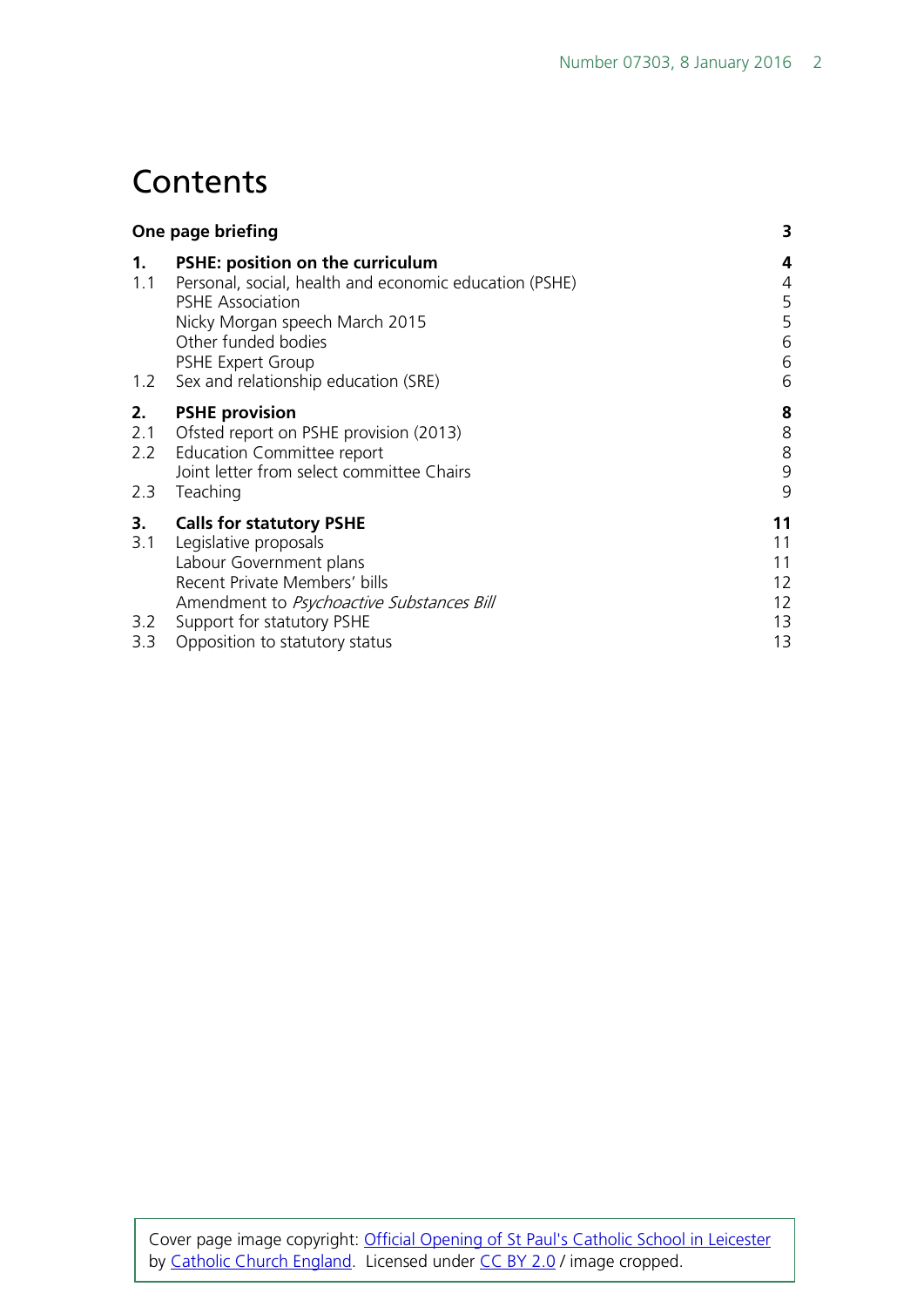## <span id="page-2-0"></span>One page briefing

#### **What is PSHE?**

The PSHE Association defines personal, social, health and economic education (PSHE) as:

…a planned programme of learning through which children and young people acquire the knowledge, understanding and skills they need to manage their lives, now and in the future.

#### **What provision do schools have to make?**

PSHE is a non-statutory subject, but the Government expects all schools to make provision for it.

In September 2013, following an internal review, the Department for Education issued new [guidance on PSHE,](https://www.gov.uk/government/publications/personal-social-health-and-economic-education-pshe/personal-social-health-and-economic-pshe-education%23contents) which makes clear that it is largely up to schools to determine what is taught; it also states that the then Government did not intend to publish new non-statutory programmes of study for PSHE

The Government provides funding to various bodies, principally the PSHE Association, to support the teaching of PSHE.

#### **PSHE Association programme of study**

The PSHE Association has published its own [programme of study](https://www.pshe-association.org.uk/resources_search_details.aspx?ResourceId=495&Keyword=programme&SubjectID=0&LevelID=0&ResourceTypeID=3&SuggestedUseID=0) for PSHE, covering Key Stages 1-4.

The programme includes focus on a variety of areas, including diversity and equality, relationships of different kinds, personal financial choices, drugs education, the importance of respecting and protecting the environment, and people's rights and responsibilities as members of families and other groups, and as citizens.

#### **Concerns and calls for statutory PSHE**

Concerns have regularly been raised about the quality of PSHE provision, by [Ofsted](https://www.gov.uk/government/publications/not-yet-good-enough-personal-social-health-and-economic-education) and others, often focused on the priority given to the subject and the level of expertise available in PSHE teaching.

There have been regular calls for PSHE to be made statutory, often driven by the belief that this greater priority would improve PSHE provision. The Education Committee published a [report](http://www.publications.parliament.uk/pa/cm201415/cmselect/cmeduc/145/145.pdf) recommending this change in February 2015, and Private Members' Bills have been tabled for all or part of PSHE to become statutory. The last Labour Government had planned to make PSHE statutory, but the measures were not passed ahead of the 2010 General Election.

Campaigns for PSHE to be made statutory have met with resistance, particularly from groups who believe that the topics covered in PSHE are primarily the responsibility of parents.

#### **Government position**

The [Government response](https://www.gov.uk/government/uploads/system/uploads/attachment_data/file/446038/50742_Cm_9121_Web.pdf) to the Education Committee report, published in July 2015, did not take forward the recommendation for PSHE to be made statutory, although it stated that it would be giving further consideration to the Committee's arguments later in 2015.

In January 2016, the Chairs of four Commons select committees – education, health, home affairs and business, innovation and skills – [wrote](http://www.parliament.uk/documents/commons-committees/Education/Chairs) to the Education Secretary in support of statutory PSHE and sex and relationship education (SRE).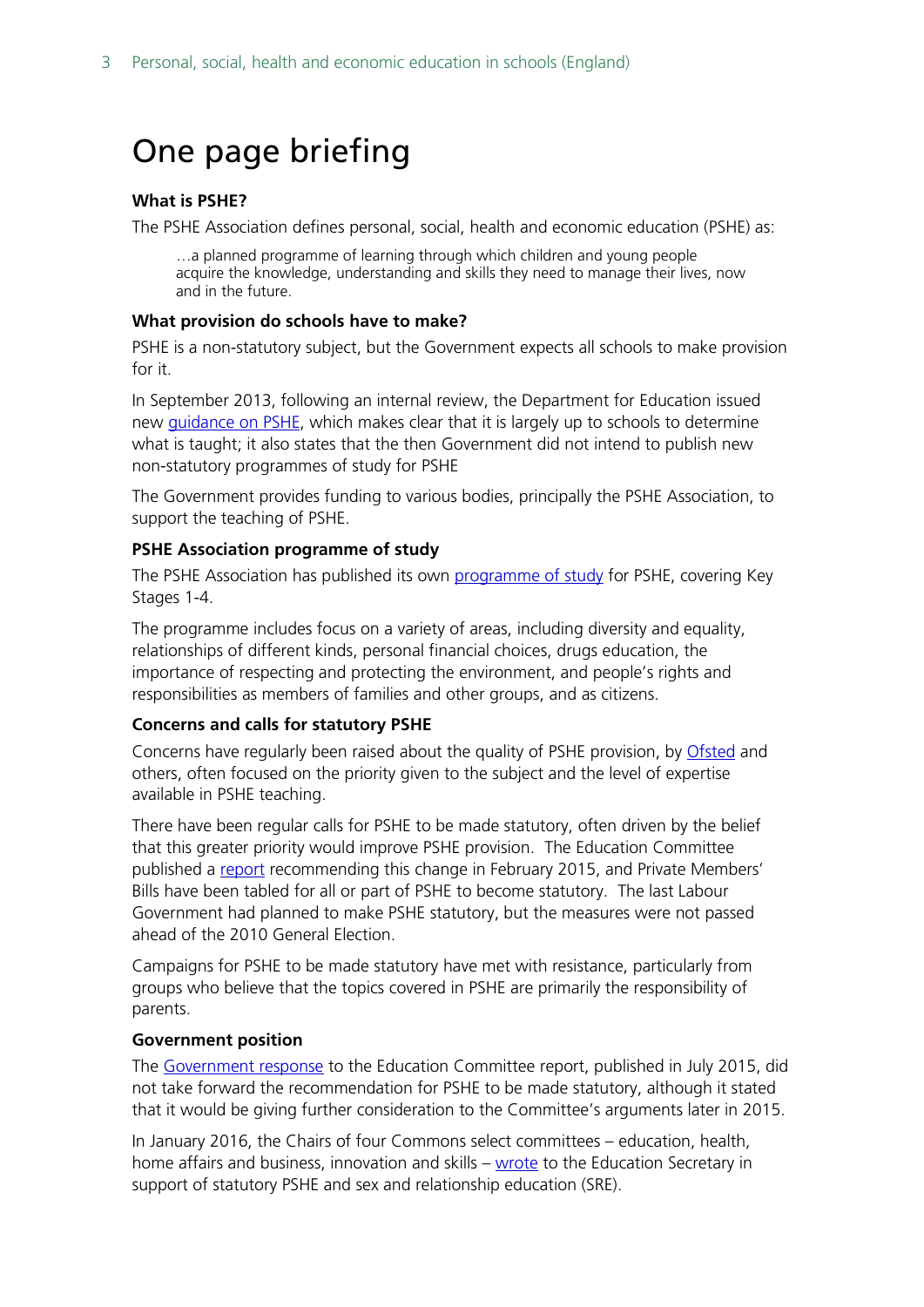## <span id="page-3-0"></span>1. PSHE: position on the curriculum

### <span id="page-3-1"></span>1.1 Personal, social, health and economic education (PSHE)

Personal, social, health and economic education (PSHE) is taught in schools across England. The PSHE Association defines PSHE as:

…a planned programme of learning through which children and young people acquire the knowledge, understanding and skills they need to manage their lives, now and in the future. [1](#page-3-2)

PSHE is a non-statutory subject. However, the [National Curriculum](https://www.gov.uk/government/uploads/system/uploads/attachment_data/file/339805/MASTER_final_national_curriculum_until_sept_2015_11_9_13.pdf)  [Framework](https://www.gov.uk/government/uploads/system/uploads/attachment_data/file/339805/MASTER_final_national_curriculum_until_sept_2015_11_9_13.pdf) states that:

All schools should make provision for personal, social, health and economic education (PSHE), drawing on good practice. Schools are also free to include other subjects or topics of their choice in planning and designing their own programme of education.<sup>[2](#page-3-3)</sup>

In September 2013, the Department for Education issued [new guidance](https://www.gov.uk/government/publications/personal-social-health-and-economic-education-pshe/personal-social-health-and-economic-pshe-education#contents)  [on PSHE,](https://www.gov.uk/government/publications/personal-social-health-and-economic-education-pshe/personal-social-health-and-economic-pshe-education#contents) which makes clear that it is largely up to schools to determine what is taught; it also states that the then Government did not intend to publish new non-statutory programmes of study for PSHE.

Personal, social, health and economic (PSHE) education is an important and necessary part of all pupils' education. All schools should teach PSHE, drawing on good practice, and this expectation is outlined in the introduction to the proposed new national curriculum.

PSHE is a non-statutory subject. To allow teachers the flexibility to deliver high-quality PSHE we consider it unnecessary to provide new standardised frameworks or programmes of study. PSHE can encompass many areas of study. Teachers are best placed to understand the needs of their pupils and do not need additional central prescription.

However, while we believe that it is for schools to tailor their local PSHE programme to reflect the needs of their pupils, we expect schools to use their PSHE education programme to equip pupils with a sound understanding of risk and with the knowledge and skills necessary to make safe and informed decisions.

Schools should seek to use PSHE education to build, where appropriate, on the statutory content already outlined in the national curriculum, the basic school curriculum and in statutory guidance on: drug education, financial education, sex and relationship education (SRE) and the importance of physical activity and diet for a healthy lifestyle.<sup>[3](#page-3-4)</sup>

The new guidance followed a review of PSHE carried out by the Coalition Government, which reported in March 2013, separately from

<span id="page-3-2"></span><sup>&</sup>lt;sup>1</sup> PSHE Association, [What is PSHE and why is it important?](https://www.pshe-association.org.uk/content.aspx?CategoryID=1043) [accessed 15 September 2015]

<span id="page-3-3"></span><sup>&</sup>lt;sup>2</sup> Department for Education, The national curriculum in England: Framework [document: for teaching 1 September 2014 to 31 August 2015,](https://www.gov.uk/government/uploads/system/uploads/attachment_data/file/339805/MASTER_final_national_curriculum_until_sept_2015_11_9_13.pdf) September 2013

<span id="page-3-4"></span><sup>&</sup>lt;sup>3</sup> Department for Education, [Personal, social, health and economic education,](https://www.gov.uk/government/publications/personal-social-health-and-economic-education-pshe/personal-social-health-and-economic-pshe-education#personal-social-health-and-economic-education) 11 September 2013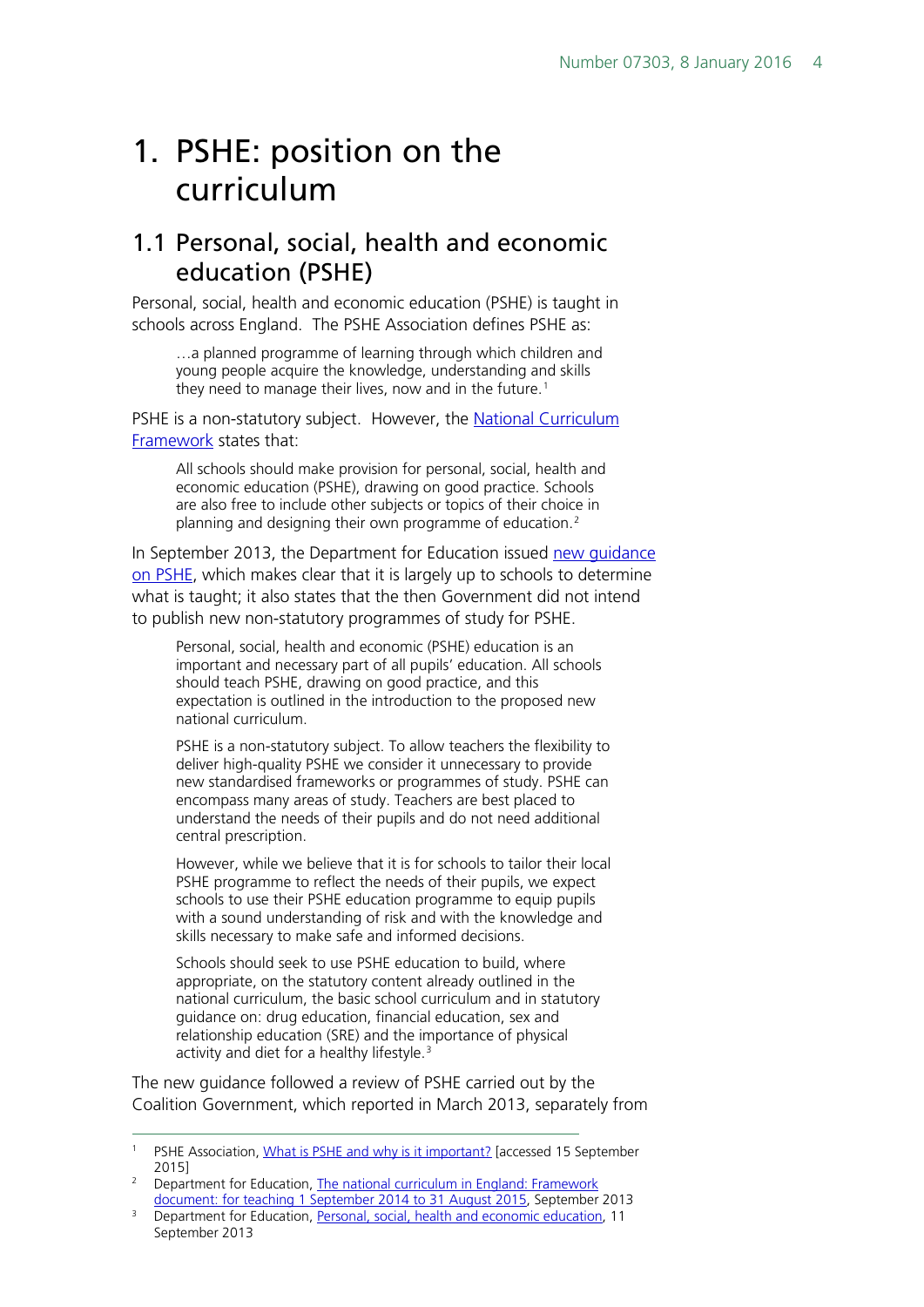its review of the National Curriculum.<sup>[4](#page-4-2)</sup> The [Summary Report](http://media.education.gov.uk/assets/files/pdf/p/pshe%20cons%20report.pdf) of the consultation on PSHE education (which includes discussion of sex and relationship education) sets out the views of the respondents to that consultation.[5](#page-4-3)

#### <span id="page-4-0"></span>PSHE Association

The Government provides grant funding to the [PSHE Association](http://www.pshe-association.org.uk/) to work with schools to advise them in developing their own PSHE curriculums and improve the quality of teaching.

The association focuses on signposting schools to resources and in expanding their Chartered Teacher of PSHE programme. The Government has also asked the association to promote the teaching of consent as part of SRE.<sup>[6](#page-4-4)</sup>

The PSHE Association has published its own [programme of study](https://www.pshe-association.org.uk/resources_search_details.aspx?ResourceId=495&Keyword=programme&SubjectID=0&LevelID=0&ResourceTypeID=3&SuggestedUseID=0) for PSHE, covering Key Stages 1-4. The programme has three core themes:

- Health and Wellbeing
- Relationships
- Living in the Wider World

Within these headings the programme includes focus on a variety of areas, including diversity and equality, relationships of different kinds, personal financial choices, drugs education, the importance of respecting and protecting the environment, and people's rights and responsibilities as members of families and other groups, and as citizens. [7](#page-4-5)

#### <span id="page-4-1"></span>Nicky Morgan speech March 2015

In March 2015, the Education Secretary made a [speech](http://brightblue.org.uk/index.php/medias/speeches) to the Bright Blue think tank which made announcements on further initiatives on PSHE alongside the PSHE Association:

We will establish a new charter mark for schools in conjunction with the PSHE Association. This will be awarded to schools that demonstrate excellence in this area in order to give schools something to strive for in improving their PSHE teaching, and making it easier for schools struggling in this area to work with the best.

[…]

And later this week we will launch new guidance, produced by the association on one of the most important and sensitive areas of PSHE teaching: consent.

The new guidance will build on an existing programme of work between the Department and the PSHE Association, and will give

Written Ministerial Statement a[t HC Deb 21 Mar 2013 c52WS](http://www.publications.parliament.uk/pa/cm201213/cmhansrd/cm130321/wmstext/130321m0001.htm#13032159000004)

<span id="page-4-3"></span><span id="page-4-2"></span><sup>5</sup> Department for Education, [Consultation on PSHE Education: Summary Report,](http://media.education.gov.uk/assets/files/pdf/p/pshe%20cons%20report.pdf)  March 2013

<span id="page-4-4"></span><sup>6</sup> Department for Education, [Personal, social, health and economic education,](https://www.gov.uk/government/publications/personal-social-health-and-economic-education-pshe/personal-social-health-and-economic-pshe-education#contents) 11 September 2013

<span id="page-4-5"></span><sup>&</sup>lt;sup>7</sup> PSHE Association, [PSHE programme of study \(Key stages 1-4\),](https://www.pshe-association.org.uk/resources_search_details.aspx?ResourceId=495&Keyword=programme&SubjectID=0&LevelID=0&ResourceTypeID=3&SuggestedUseID=0) October 2014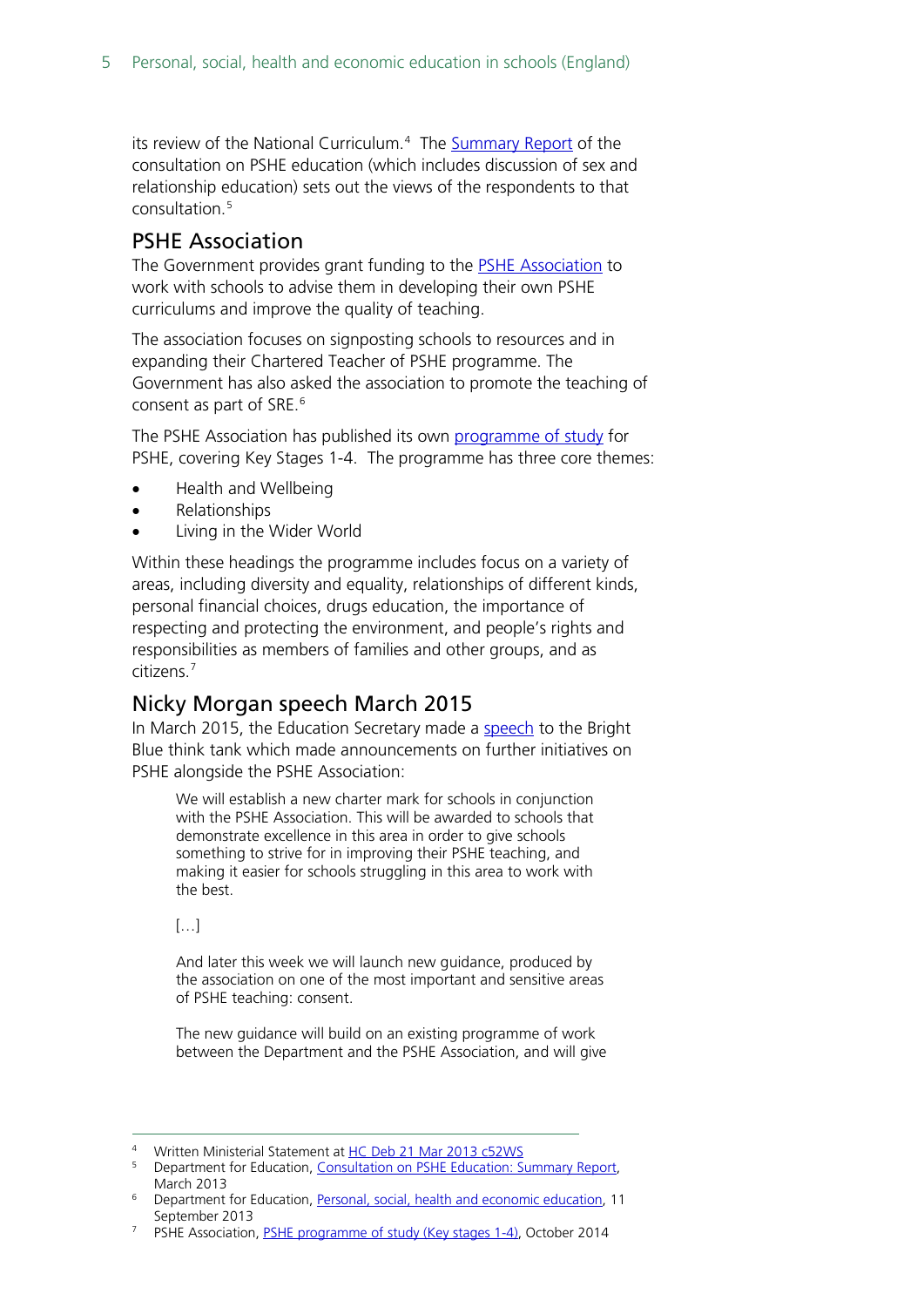teachers important information about the law on consent, helping them to design effective lessons accordingly.<sup>[8](#page-5-3)</sup>

#### <span id="page-5-0"></span>Other funded bodies

For drug and alcohol education, the Government launched a new evidence-based information service in April 2013 called [Mentor-](http://mentor-adepis.org/)[ADEPIS](http://mentor-adepis.org/) for those working with young people, including schools and teachers. The new service provides practical advice and tools.

The Government also provides funding to the Centre for the Analysis of [Youth Transitions \(CAYT\)](http://www.ifs.org.uk/centres/cayt) to develop a database of evaluations of programmes aimed at improving outcomes for young people.

#### <span id="page-5-1"></span>PSHE Expert Group

In February 2014, the Department for Education established the PSHE Expert Group, one of 16 expert groups formed in response to the implementation of the new national curriculum. The group was comprised of lead professionals in the field of PSHE practice and had a budget of £2,000 to cover meeting expenses.<sup>[9](#page-5-4)</sup>

The Group published a [report](https://pshe-association.org.uk/uploads/media/17/8025.pdf) in November 2014, setting out a variety of recommendations including that PSHE be made a statutory entitlement.<sup>10</sup>

The report stated that "moving forward, the [Expert] group will continue to meet independently of the DfE, under the auspices of the Expert Subject Advisory Group network."<sup>[11](#page-5-6)</sup>

## <span id="page-5-2"></span>1.2 Sex and relationship education (SRE)

Sex and relationship education is distinct from PSHE, although many issues relating to SRE may be taught within the PSHE curriculum. As the two subjects are so closely linked, particularly in calls for greater provision, this briefing includes an overview of SRE requirements. The Library briefing on SRE in schools, **SN06103**, provides more detail on the current position and also on debates regarding possible reform.

#### **Current position**

The [gov.uk website](https://www.gov.uk/national-curriculum/other-compulsory-subjects) provides a brief overview of the rules relating to SRE in schools:

Sex and relationship education (SRE) is compulsory from age 11 onwards. It involves teaching children about reproduction, sexuality and sexual health. It doesn't promote early sexual activity or any particular sexual orientation.

Some parts of sex and relationship education are compulsory these are part of the national curriculum for science. Parents can withdraw their children from all other parts of sex and relationship education if they want.

<span id="page-5-3"></span><sup>&</sup>lt;sup>8</sup> Rt Hon Nicky Morgan MP, [Preparing young people for life in modern Britain,](http://brightblue.org.uk/index.php/medias/speeches) 10 March 2015 [accessed 11 September 2015]

<span id="page-5-4"></span><sup>&</sup>lt;sup>9</sup> Department for Education [Supplementary evidence to the Education Committee,](http://data.parliament.uk/writtenevidence/committeeevidence.svc/evidencedocument/education-committee/personal-social-health-and-economic-education-and-sex-and-relationships-education-in-schools/written/17177.html) January 2015

<span id="page-5-5"></span><sup>&</sup>lt;sup>10</sup> Personal, Social, Health and Economic Education Expert Group, Report and [Recommendations,](https://pshe-association.org.uk/uploads/media/17/8025.pdf) November 2014, p4

<span id="page-5-6"></span><sup>11</sup> Ibid., p9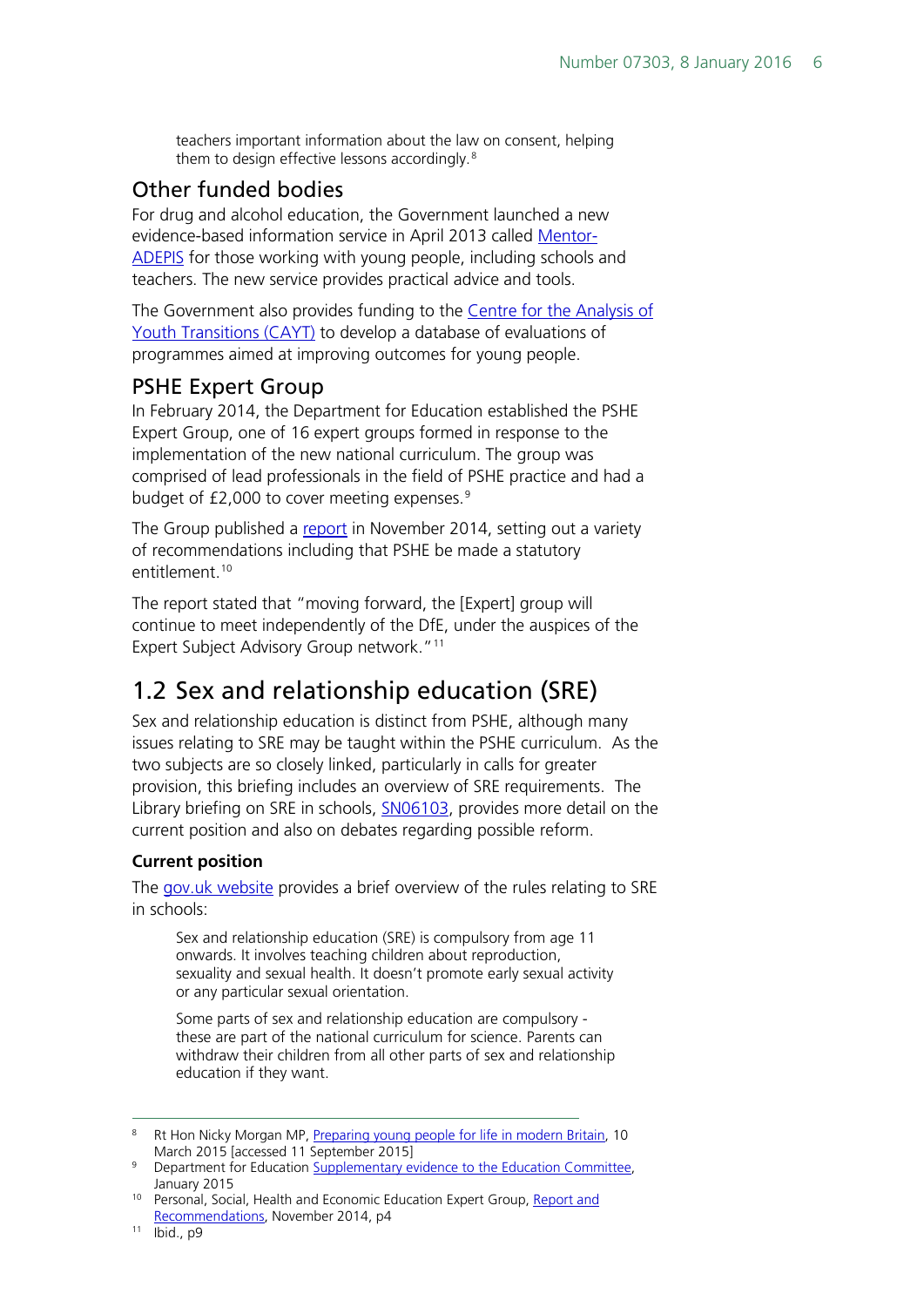All schools must have a written policy on sex education, which they must make available to parents for free

Academies and free schools do not have to follow the National Curriculum and so are not under the same statutory obligations as local authority maintained schools. As such, they are not obliged to teach sex and relationship education;<sup>[12](#page-6-0)</sup> if they do provide it, they must have regard to the **SRE** quidance issued by the Secretary of State.<sup>[13](#page-6-1)</sup>

#### **Proposals for change**

During the 2010 Parliament concerns were frequently raised about the content, status and quality of SRE. In 2013, an [Ofsted report](https://www.gov.uk/government/publications/not-yet-good-enough-personal-social-health-and-economic-education) found that SRE "required improvement in over a third of schools," with primary pupils ill-prepared for the physical and emotional changes of puberty, and secondary education placing too much emphasis on "the mechanics" of reproduction.<sup>[14](#page-6-2)</sup>

Private Members' Bills have been tabled during both the 2010 and 2015 Parliaments to introduce compulsory SRE (sometimes within proposed statutory PSHE), and Labour and Green Party MPs tabled amendments with this aim during the passage of the Children and Families Act 2014. The previous Labour Government had proposed legislation prior to the 2010 General Election to ensure that all children receive at least one year of sex and relationship education, but the relevant measures did not pass (see section 3.1 of this briefing for more information).

There have also been calls from across parties for the Government's SRE guidance, which has been in place since 2000, to be updated to better equip teachers in the world transformed by the internet. The Coalition Government argued that supplementary advice for schools published by the PSHE Association, the Sex Education Forum and Brook, "Sex and [relationships education \(SRE\) for the 21st century",](https://www.pshe-association.org.uk/resources_search_details.aspx?ResourceId=526) performed this function.<sup>[15](#page-6-3)</sup>

In February 2015 the Commons Education Select Committee [recommended](http://www.publications.parliament.uk/pa/cm201415/cmselect/cmeduc/145/145.pdf) that age-appropriate SRE should become a statutory subject in primary and secondary schools, albeit with parents retaining their right to withdraw children.<sup>[16](#page-6-4)</sup> The [Government response](https://www.gov.uk/government/uploads/system/uploads/attachment_data/file/446038/50742_Cm_9121_Web.pdf) published in July 2015 did not take forward this recommendation, although it stated that it would be giving further consideration to the Committee's arguments this year.<sup>[17](#page-6-5)</sup> The Chair of the new Education Committee, Neil Carmichael, was [critical](http://www.parliament.uk/business/committees/committees-a-z/commons-select/education-committee/news-parliament-2015/comment-sex-education-15-16/) of the Government's response.<sup>18</sup>

<span id="page-6-4"></span><span id="page-6-3"></span><sup>15</sup> HC Deb 14 Oct 2014 c280

<span id="page-6-1"></span><span id="page-6-0"></span><sup>&</sup>lt;sup>12</sup> Unless there is a clause in their funding agreements requiring SRE to be taught.

<sup>&</sup>lt;sup>13</sup> Department for Education and Employment, Sex and Relationship Education [Guidance,](https://www.gov.uk/government/uploads/system/uploads/attachment_data/file/283599/sex_and_relationship_education_guidance.pdf) July 2000

<span id="page-6-2"></span><sup>&</sup>lt;sup>14</sup> Ofsted, Not yet good enough: personal, social, health and economic education in [schools,](https://www.gov.uk/government/publications/not-yet-good-enough-personal-social-health-and-economic-education) May 2013

<sup>&</sup>lt;sup>16</sup> House of Commons Education Select Committee, All schools should have to provide [PSHE and SRE,](http://www.parliament.uk/business/committees/committees-a-z/commons-select/education-committee/news/pshe-sre-report/) 17 February 2015

<span id="page-6-5"></span><sup>17</sup> Department for Education, Government response: Life lessons: PSHE and SRE in [schools,](https://www.gov.uk/government/uploads/system/uploads/attachment_data/file/446038/50742_Cm_9121_Web.pdf) Cm 9121, July 2015

<span id="page-6-6"></span><sup>&</sup>lt;sup>18</sup> House of Commons Education Select Committee, Government response to sex [education report is "feeble",](http://www.parliament.uk/business/committees/committees-a-z/commons-select/education-committee/news-parliament-2015/comment-sex-education-15-16/) 16 July 2015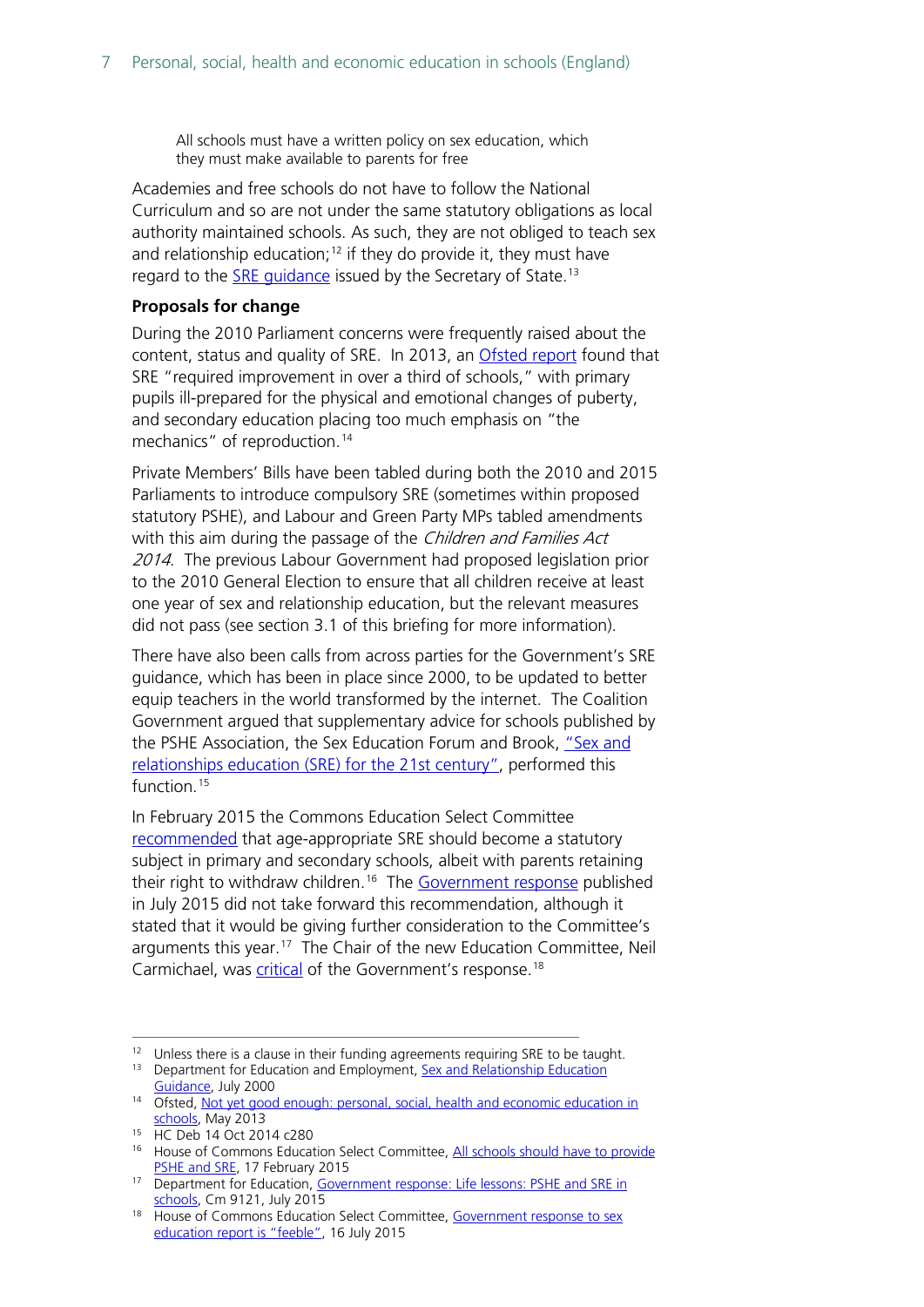## <span id="page-7-0"></span>2. PSHE provision

### <span id="page-7-1"></span>2.1 Ofsted report on PSHE provision (2013)

Ofsted has published a [series of reports](http://webarchive.nationalarchives.gov.uk/20141124154759/http:/www.ofsted.gov.uk/inspection-reports/our-expert-knowledge/personal-social-and-health-education-pshe) on PSHE provision and good practice. The most recent report, Not yet good enough: personal, [social, health and economic education in schools,](https://www.gov.uk/government/publications/not-yet-good-enough-personal-social-health-and-economic-education) was published in May 2013. The report stated that learning in PSHE education was:

…good or better in 60% of schools and required improvement or was inadequate in 40%...

In the two fifths of schools where learning was weak, pupils had gaps in their knowledge and skills, most commonly in the serious safeguarding areas of personal safety in relation to sex and relationships, mental health, and alcohol misuse.<sup>[19](#page-7-3)</sup>

## <span id="page-7-2"></span>2.2 Education Committee report

In 2014-15, the Commons Education Select Committee conducted an enquiry into PSHE and SRE, including consideration of whether the two subjects should be made statutory. In February 2015 Committee [recommended](http://www.publications.parliament.uk/pa/cm201415/cmselect/cmeduc/145/145.pdf) that age-appropriate PSHE, including SRE, should become a statutory subject in primary and secondary schools.<sup>[20](#page-7-4)</sup> The Committee believed that the then Government's:

…current strategy for improving PSHE is weak, with a mismatch between the priority that ministers claim they give PSHE and the steps that have been taken to improve the quality of teaching in the subject. $21$ 

The [Government response](https://www.gov.uk/government/uploads/system/uploads/attachment_data/file/446038/50742_Cm_9121_Web.pdf) published in July 2015 did not take forward this recommendation for PSHE to be made statutory, although it stated that it would be giving further consideration to the Committee's arguments this year.<sup>[22](#page-7-6)</sup>

The Chair of the new Education Committee, Neil Carmichael, was [critical](http://www.parliament.uk/business/committees/committees-a-z/commons-select/education-committee/news-parliament-2015/comment-sex-education-15-16/) of the Government's response:

The response made by the Government today is disappointing.

Ministers entirely sidestep the call made by MPs in the closing months of the last Parliament to give statutory status to PSHE.

They also reject or brush over nearly every other recommendation made by the previous Education Committee in their key report published five months ago.

It is unclear why it should have taken the Government so long to publish such a feeble response.<sup>[23](#page-7-7)</sup>

<span id="page-7-3"></span> <sup>19</sup> Ofsted, [Not yet good enough: personal, social, health and economic education in](https://www.gov.uk/government/uploads/system/uploads/attachment_data/file/413178/Not_yet_good_enough_personal__social__health_and_economic_education_in_schools.pdf)  [schools,](https://www.gov.uk/government/uploads/system/uploads/attachment_data/file/413178/Not_yet_good_enough_personal__social__health_and_economic_education_in_schools.pdf) May 2013, p4-5

<span id="page-7-4"></span><sup>&</sup>lt;sup>20</sup> House of Commons Education Select Committee, All schools should have to provide [PSHE and SRE,](http://www.parliament.uk/business/committees/committees-a-z/commons-select/education-committee/news/pshe-sre-report/) 17 February 2015

<span id="page-7-5"></span> $21$  Ibid.

<span id="page-7-6"></span><sup>&</sup>lt;sup>22</sup> Department for Education, Government response: Life lessons: PSHE and SRE in [schools,](https://www.gov.uk/government/uploads/system/uploads/attachment_data/file/446038/50742_Cm_9121_Web.pdf) Cm 9121, July 2015, p9

<span id="page-7-7"></span><sup>&</sup>lt;sup>23</sup> House of Commons Education Select Committee, Government response to sex [education report is "feeble",](http://www.parliament.uk/business/committees/committees-a-z/commons-select/education-committee/news-parliament-2015/comment-sex-education-15-16/) 16 July 2015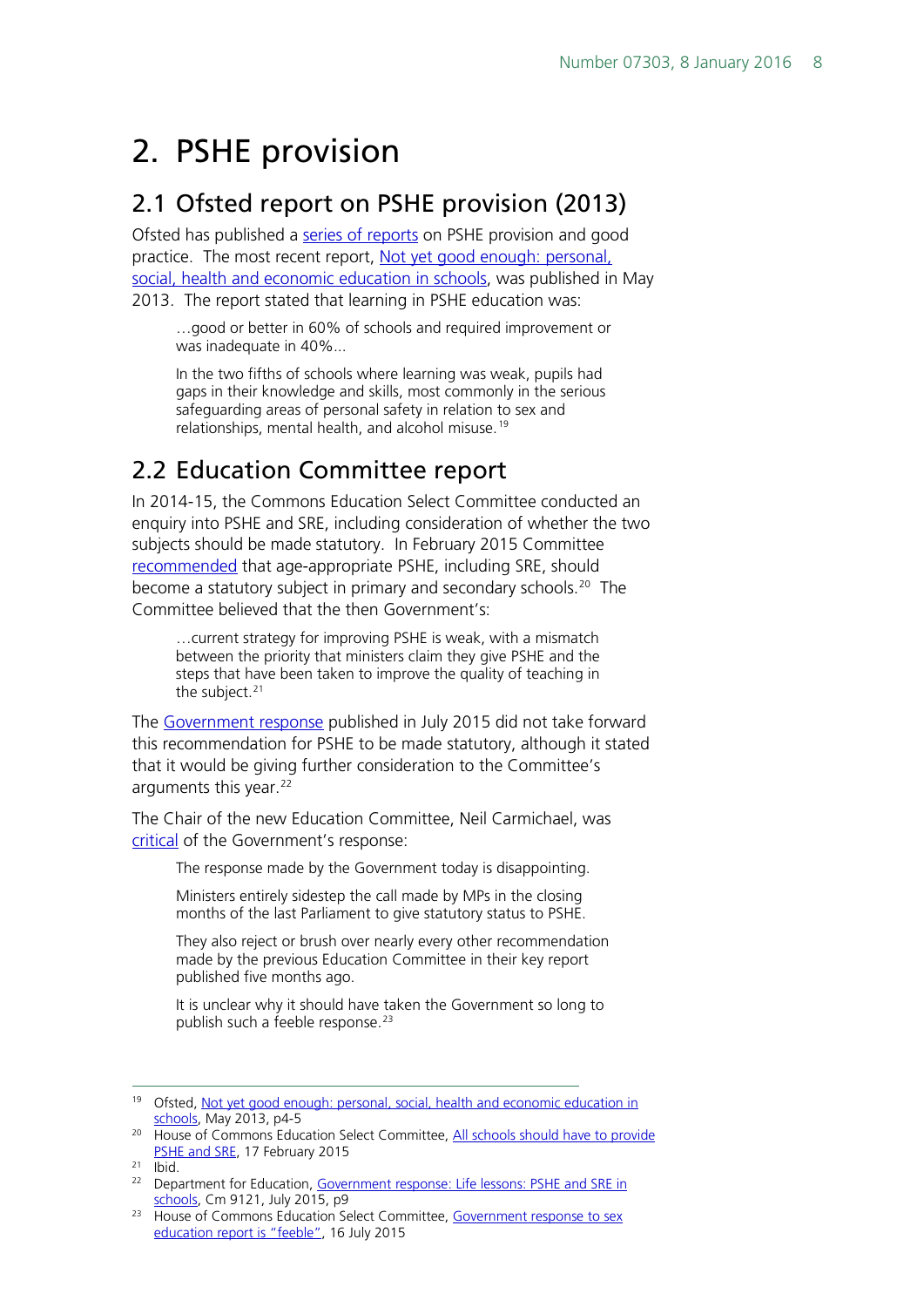In November 2015, the Chair of the Committee [wrote](http://www.parliament.uk/documents/commons-committees/Education/Letter-from-the-Committee-to-the-Secretary-of-State-regarding-statutory-status-for-PSHE.pdf) to the Education Secretary to stress that the Committee expected an update on statutory status, and urging that the arguments in favour of statutory status should be considered carefully.<sup>[24](#page-8-2)</sup>

In December 2015, Natasha Devon, founder of the Self-Esteem Team and mental health champion at the Department for Education, told the Education Committee in [oral evidence](http://data.parliament.uk/writtenevidence/committeeevidence.svc/evidencedocument/education-committee/mental-health-and-wellbeing-of-looked-after-children/oral/26126.html) to its inquiry into the mental health and wellbeing of looked after children that she believed the Education Secretary favoured statutory status, but that there were budgetary issues:

**Q50:** […] As far as I am aware—this is just anecdotal—Nicky Morgan is in favour of it being made statutory, so the question is: what more can we do? My hunch is that financial considerations are at the root of the decision not to make it statutory, because as soon as you make it statutory you have to give it a budget.<sup>[25](#page-8-3)</sup>

#### <span id="page-8-0"></span>Joint letter from select committee Chairs

In January 2016, the Chairs of four Commons select committees – education, health, home affairs and business, innovation and skills – [wrote](http://www.parliament.uk/documents/commons-committees/Education/Chairs) to the Education Secretary, citing committee reports and statements from the Children's Commissioner and the Chief Medical Officer, in support of statutory PSHE and SRE.

The letter stated that it was "clear to the four of us that there is a need to work towards PSHE and SRE becoming statutory in all schools.<sup>"[26](#page-8-4)</sup>

## <span id="page-8-1"></span>2.3 Teaching

The 2013 [Ofsted report,](https://www.gov.uk/government/publications/not-yet-good-enough-personal-social-health-and-economic-education) stated that the teaching of PSHE required improvement:

Teaching required improvement in 42% of primary and 38% of secondary schools. Too many teachers lacked expertise in teaching sensitive and controversial issues, which resulted in some topics such as sexuality, mental health and domestic violence being omitted from the curriculum. This was because subject-specific training and support were too often inadequate. In 20% of schools, staff had received little or no training to teach PSHE education. Teaching was not good in any of these schools.<sup>[27](#page-8-5)</sup>

The report recommended that schools should "ensure that staff teaching PSHE education receive subject-specific training and regular updates, including in the teaching of sensitive issues."<sup>[28](#page-8-6)</sup>

From 2004 to 2010 the Department for Children, Schools and Families and the Department of Health funded a certificated national programme of PSHE Continuing Professional Development (CPD); the

<span id="page-8-2"></span><sup>&</sup>lt;sup>24</sup> Education Committee, [Letter from Neil Carmichael MP to Rt Hon](http://www.parliament.uk/documents/commons-committees/Education/Letter-from-the-Committee-to-the-Secretary-of-State-regarding-statutory-status-for-PSHE.pdf) Nicky Morgan MP, 25 November 2015

<span id="page-8-3"></span><sup>&</sup>lt;sup>25</sup> Education Committee, Uncorrected oral evidence: Mental health and well-being of [looked after children,](http://www.parliament.uk/business/committees/committees-a-z/commons-select/education-committee/inquiries/parliament-2015/mental-health-children-15-16/) HC 481, 16 December 2015

<span id="page-8-4"></span><sup>&</sup>lt;sup>26</sup> Education Committee, Letter from Neil Carmichael MP, Dr Sarah Wollaston MP, Rt [Hon Keith Vaz MP, and Iain Wright MP, to Rt Hon Nicky Morgan MP,](http://www.parliament.uk/documents/commons-committees/Education/Chairs) 8 January 2016

<span id="page-8-5"></span><sup>&</sup>lt;sup>27</sup> Ofsted, Not yet good enough: personal, social, health and economic education in [schools,](https://www.gov.uk/government/uploads/system/uploads/attachment_data/file/413178/Not_yet_good_enough_personal__social__health_and_economic_education_in_schools.pdf) p7

<span id="page-8-6"></span><sup>28</sup> Ibid., p8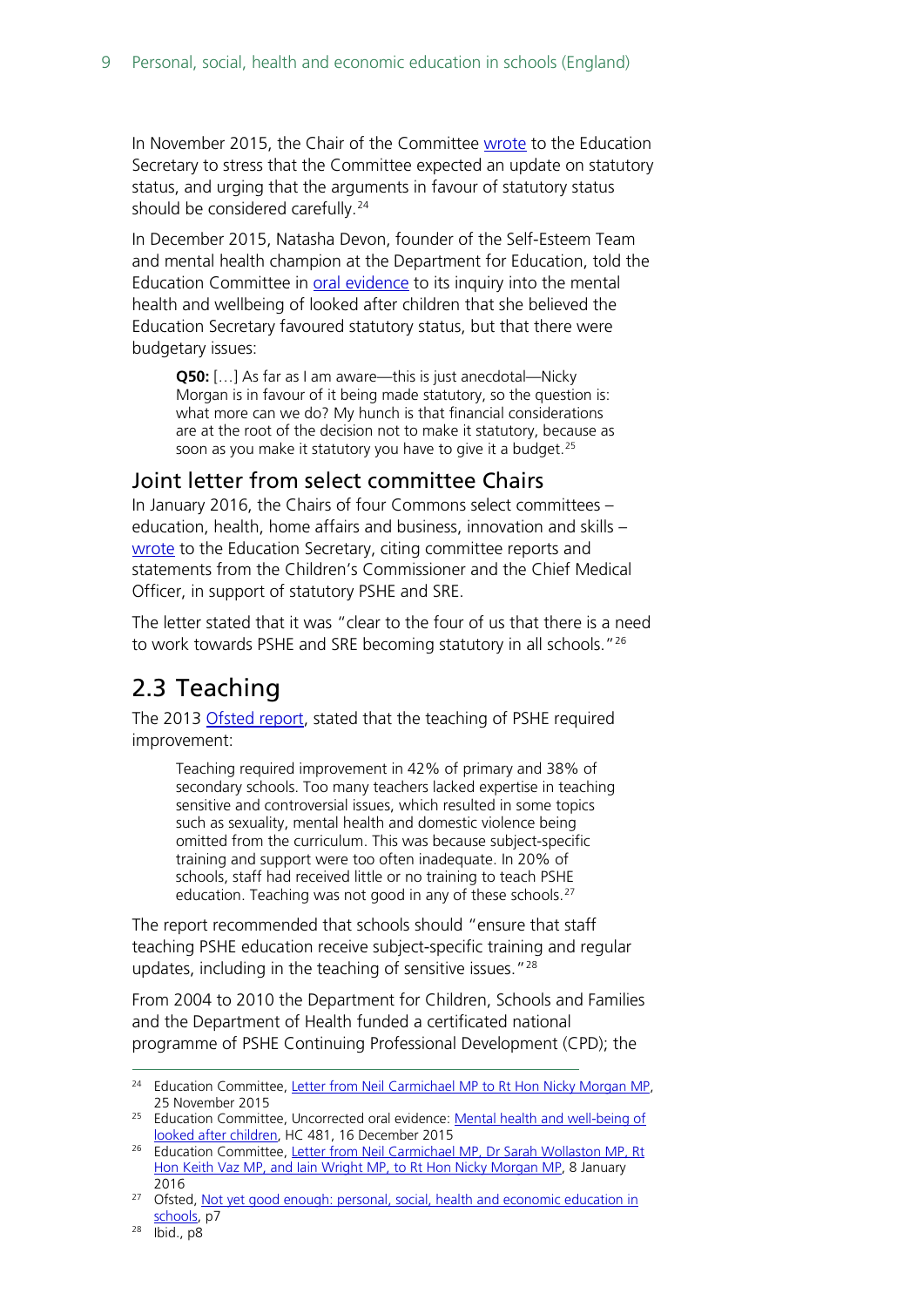Education Committee recommended in its February 2015 report that this funding be reintroduced.<sup>29</sup> The Government rejected this recommendation in its [response.](https://www.gov.uk/government/publications/pshe-and-sre-in-schools-government-response)<sup>30</sup> The response highlighted the PSHE quality mark (see Nicky Morgan speech, on page 5 of this briefing):

To enable schools to demonstrate excellence in the quality of their PSHE teaching, the Government [has] announced the development of a new, rigorous PSHE quality mark. This will give parents more information about the quality of a school's PSHE provision and will highlight schools which are already providing opportunities for wider development for their pupils through PSHE. It will make it easier for schools struggling in this area to work with the best. The new PSHE quality mark will be brought in line with similar accreditations of its type which require schools to provide evidence for the depth and quality of their teaching in a particular area. The new accreditation will drive improvement in the subject, with many schools seeking the award expected to make tangible improvements to their teaching to achieve the quality mark.<sup>[31](#page-9-2)</sup>

<span id="page-9-0"></span><sup>&</sup>lt;sup>29</sup> House of Commons Education Select Committee, All schools should have to provide [PSHE and SRE,](http://www.parliament.uk/business/committees/committees-a-z/commons-select/education-committee/news/pshe-sre-report/) p3

<span id="page-9-1"></span><sup>&</sup>lt;sup>30</sup> Department for Education, Government response: Life lessons: PSHE and SRE in schools</u>, p5

<span id="page-9-2"></span> $31$   $\bar{1}$ bid., p4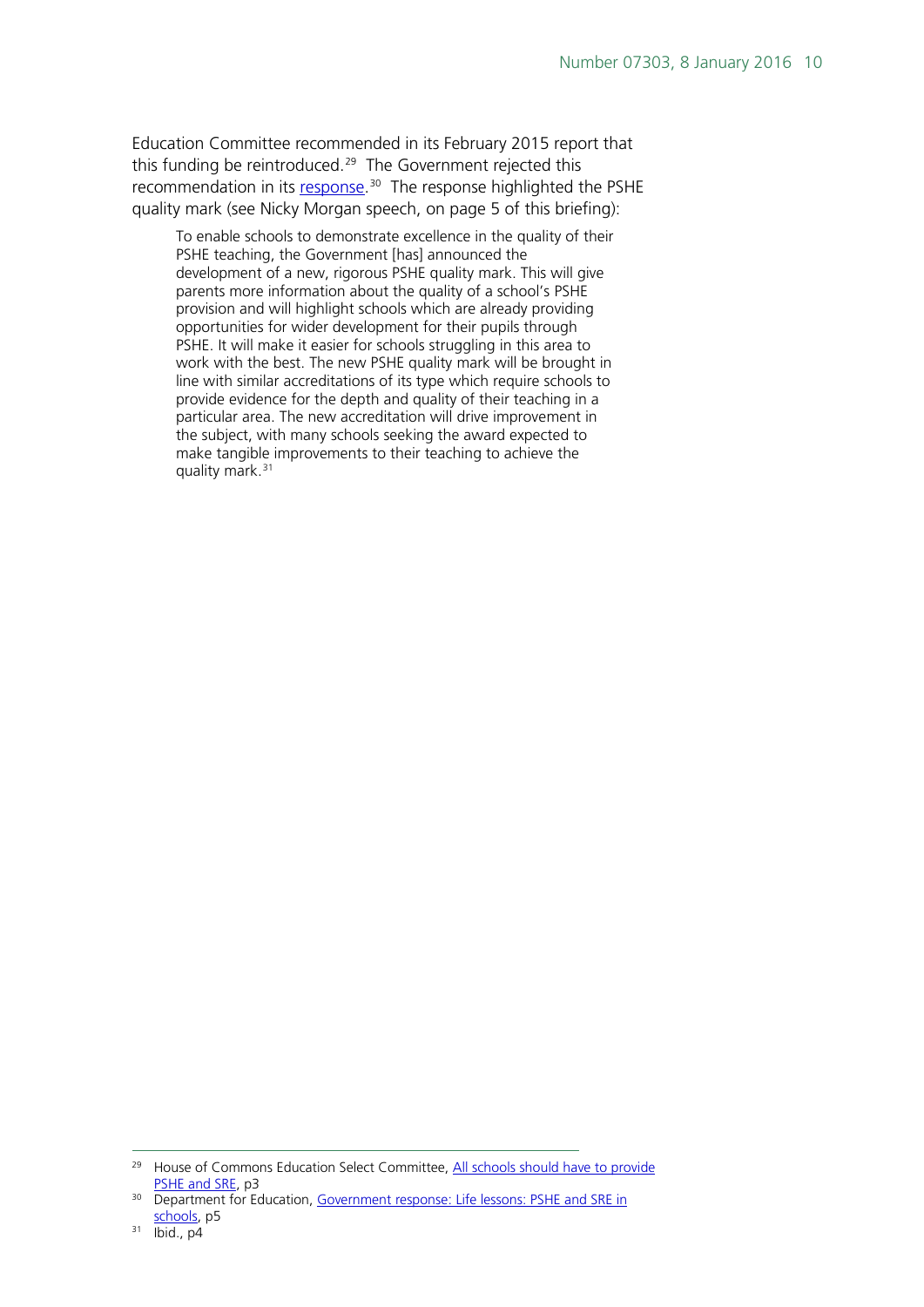## <span id="page-10-0"></span>3. Calls for statutory PSHE

### <span id="page-10-1"></span>3.1 Legislative proposals

#### <span id="page-10-2"></span>Labour Government plans

[The Children's Plan,](https://www.gov.uk/government/publications/the-childrens-plan) published by the then Department for Children, Schools and Families in December 2007, emphasised the then Labour Government's view it was important for schools to develop young people in the round, as well as ensuring that they receive an excellent education. Amongst other things, it announced a review of the delivery of sex and relationships education, and also set out the Government's commitment to examine the effectiveness of drugs education. Subsequently a Drugs and Alcohol Advisory Group was commissioned to carry out a review and to make its recommendations to the Secretary of State. Both these reviews recommended that good PSHE was vital to providing a healthy, rounded education.<sup>[32](#page-10-3)</sup>

On 23 October 2008, Jim Knight, the then Schools Minister announced in a [Written Ministerial Statement](http://www.publications.parliament.uk/pa/cm200708/cmhansrd/cm081023/wmstext/81023m0001.htm#08102337000011) that the Government had decided that PSHE should have statutory status. [33](#page-10-4) The Minister asked Sir Alasdair Macdonald to report to the Secretary of State on a practicable way forward. Sir Alasdair reported to the Secretary of State in March 2009: [Independent Review of the proposal to make Personal, Social,](http://www.educationengland.org.uk/documents/pdfs/2009-macdonald-pshe.pdf)  [Health and Economic Education \(PSHE\) statutory.](http://www.educationengland.org.uk/documents/pdfs/2009-macdonald-pshe.pdf)

In a [Written Ministerial Statement](http://www.publications.parliament.uk/pa/cm200809/cmhansrd/cm091105/wmstext/91105m0001.htm#09110553000010) on 5 November 2009 the then Secretary of State, Ed Balls, announced his decision to proceed with legislation to make PSHE education part of the statutory National Curriculum in both primary and secondary education, and that parents' right to withdraw their children from sex and relationship education (SRE) should continue but only until their children reach the age of 15, so that every young person would receive at least one year of SRE before the end of compulsory education.<sup>[34](#page-10-5)</sup>

Measures to legislate for these proposals were included in the *Children*, Schools and Families Bill before Parliament shortly before the 2010 General Election. For background see [Library research paper 09/95](http://researchbriefings.parliament.uk/ResearchBriefing/Summary/RP09-95) on the Children, Schools and Families Bill, Session 2009-10 (pages 23-27).

Many of the Bill's provisions, including the introduction of compulsory PSHE education and the provision that all children receive at least one year of sex and relationship education were removed during the consideration of Lords Amendments on 8 April 2010 immediately before the dissolution of Parliament for the general election.

The provisions in the Bill that did survive are now contained in the [Children, Schools and Families Act 2010.](http://www.legislation.gov.uk/ukpga/2010/26/contents)

<span id="page-10-3"></span><sup>&</sup>lt;sup>32</sup> DCSF Press Release, All pupils to get healthy lifestyle lessons, 23 October 2008

<span id="page-10-4"></span><sup>33</sup> [HC Deb 23 Oct 2008 c15-17WS](http://www.publications.parliament.uk/pa/cm200708/cmhansrd/cm081023/wmstext/81023m0001.htm#08102337000011)

<span id="page-10-5"></span><sup>34</sup> [HC Deb 5 Nov 2009 c49-52WS](http://www.publications.parliament.uk/pa/cm200809/cmhansrd/cm091105/wmstext/91105m0001.htm#09110553000010)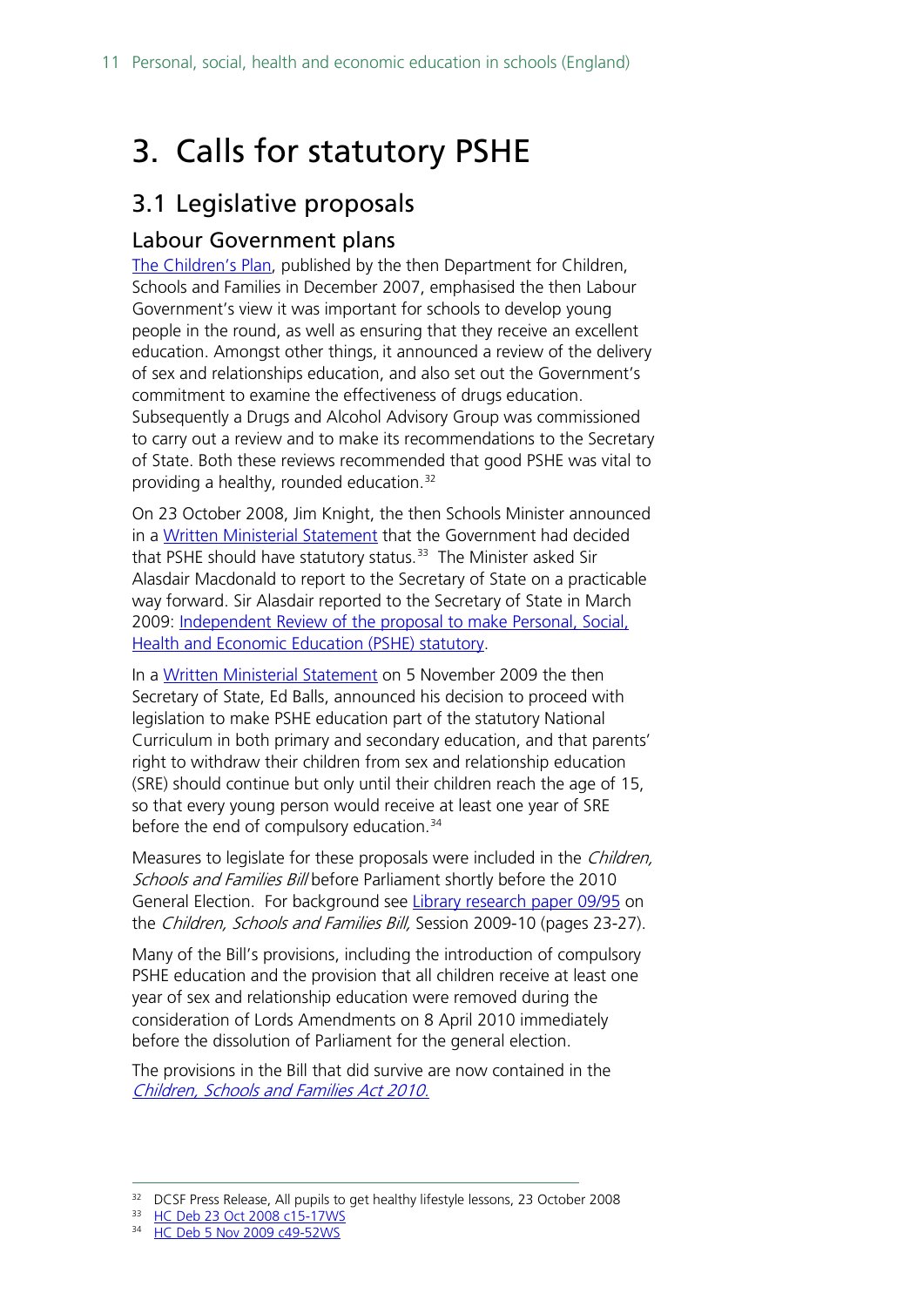#### <span id="page-11-0"></span>Recent Private Members' bills

In July 2015, Caroline Lucas presented a new [Personal, Social, Health](http://services.parliament.uk/bills/2015-16/personalsocialhealthandeconomiceducationstatutoryrequirement.html)  [and Economic Education \(Statutory Requirement\) Bill 2015-16,](http://services.parliament.uk/bills/2015-16/personalsocialhealthandeconomiceducationstatutoryrequirement.html) which would make PSHE, including SRE, compulsory in all state-funded schools. The Bill has its [First Reading](http://www.publications.parliament.uk/pa/cm201516/cmhansrd/cm150715/debtext/150715-0002.htm#15071540000398) on 15 July<sup>[35](#page-11-2)</sup> and is due to have its Second Reading in the Commons in January 2016. Caroline Lucas previously presented a Bill to introduce compulsory PSHE in the 2014-15 session, but this did not receive a Second Reading.

Teresa Pearce, who was sixth in the 2015 Private Members' Bill Ballot, <sup>[36](#page-11-3)</sup> presented the [Compulsory Emergency First Aid Education \(State-funded](http://services.parliament.uk/bills/2015-16/compulsoryemergencyfirstaideducationstatefundedsecondaryschools.html)  [Secondary Schools\) Bill 2015-16](http://services.parliament.uk/bills/2015-16/compulsoryemergencyfirstaideducationstatefundedsecondaryschools.html) in June 2015. First Aid is a topic that is currently often taught within PSHE. The Bill had its [Second Reading](http://www.publications.parliament.uk/pa/cm201516/cmhansrd/cm151120/debtext/151120-0001.htm#15112060000001) on 20 November 2015; the debate is due to be resumed on 29 January  $2016.<sup>37</sup>$  $2016.<sup>37</sup>$  $2016.<sup>37</sup>$ 

#### <span id="page-11-1"></span>Amendment to *Psychoactive Substances Bill*

An amendment was tabled by Labour during the Committee Stage of the Psychoactive Substances Bill [HL] in the House of Commons in October 2015 to make PSHE a foundation subject in the National Curriculum in England. In keeping with the Bill, the amendment included particular requirements relating to drugs education.<sup>[38](#page-11-5)</sup>

Lyn Brown spoke to the amendment, and also the New Clause, for Labour. She was critical of PSHE provision in England, citing the Ofsted [report](https://www.gov.uk/government/uploads/system/uploads/attachment_data/file/413178/Not_yet_good_enough_personal__social__health_and_economic_education_in_schools.pdf) published in 2013[39:](#page-11-6)

Ofsted…found that in 60% of schools PSHE training was not good enough and certainly needed to improve, and the evidence from the Government's own inspectors suggests that the Government's approach to PSHE just is not working. And all this is happening while the presence of NPS [new psychoactive substances] has begun to grow in our communities.<sup>[40](#page-11-7)</sup>

Lyn Brown criticised a lack of "comprehensive drug education" in England, arguing that a better approach was taken in Wales, where education was "at the forefront" of drugs prevention policy.<sup>[41](#page-11-8)</sup> Lyn Brown supported statutory PSHE as "an important tool in our fight against psychoactive drugs and those who push them, "<sup>[42](#page-11-9)</sup> and said that the amendment for progress on education to be included in the review of the Act "would focus minds in the Home Office and compel it to put in place the most effective and comprehensive awareness campaign possible."[43](#page-11-10)

<span id="page-11-2"></span> <sup>35</sup> [HC Deb 15 Jul 2015 c928-934](http://www.publications.parliament.uk/pa/cm201516/cmhansrd/cm150715/debtext/150715-0002.htm#15071540000398)

<span id="page-11-3"></span><sup>36</sup> Parliament[, Private Members' Bill Ballot,](http://www.parliament.uk/business/news/2015/june/private-members-bill-ballot-4-june-2015/) 4 June 2015

<span id="page-11-5"></span><span id="page-11-4"></span><sup>&</sup>lt;sup>37</sup> [HC Deb 20 Nov 2015 c937-961](http://www.publications.parliament.uk/pa/cm201516/cmhansrd/cm151120/debtext/151120-0001.htm#15112060000001) and [c984-1019](http://www.publications.parliament.uk/pa/cm201516/cmhansrd/cm151120/debtext/151120-0002.htm#15112060000003)

 $38$  New Clause 4 – [list of amendments 27 October 2015](http://www.publications.parliament.uk/pa/bills/cbill/2015-2016/0063/amend/pbc0632710m.1-7.pdf)

<span id="page-11-6"></span><sup>&</sup>lt;sup>39</sup> Ofsted, [Not yet good enough: personal, social,](https://www.gov.uk/government/uploads/system/uploads/attachment_data/file/413178/Not_yet_good_enough_personal__social__health_and_economic_education_in_schools.pdf) health and economic education in [schools,](https://www.gov.uk/government/uploads/system/uploads/attachment_data/file/413178/Not_yet_good_enough_personal__social__health_and_economic_education_in_schools.pdf) May 2013

<span id="page-11-7"></span><sup>40</sup> [PBC 29 Oct 2015 c76](http://www.publications.parliament.uk/pa/cm201516/cmpublic/psychoactive/151029/am/151029s01.htm)

<span id="page-11-8"></span><sup>41</sup> PBC 29 Oct 2015 c76

<span id="page-11-9"></span><sup>42</sup> PBC 29 Oct 2015 c79

<span id="page-11-10"></span><sup>43</sup> PBC 29 Oct 2015 c81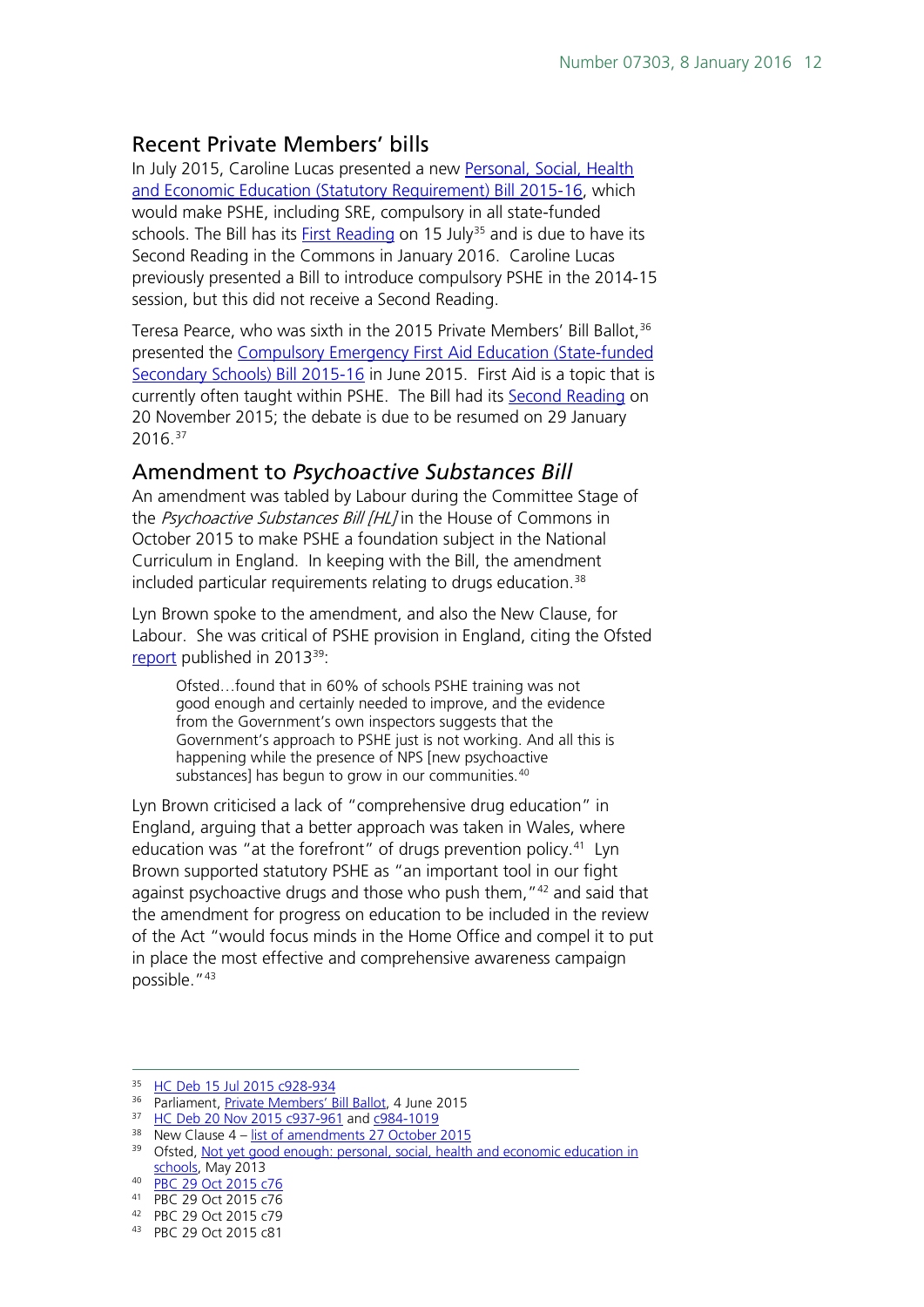Speaking for the Government, Mike Penning stated that the Department for Education would be writing to the Education Committee by the end of the year on the status of PSHE.[44](#page-12-2)

Lyn Brown said she would probably return to these issues at Report Stage, the date for which has not yet been announced.<sup>[45](#page-12-3)</sup>

### <span id="page-12-0"></span>3.2 Support for statutory PSHE

The PSHE Expert Group established by the Coalition Government (see page 6) recommended that PSHE be made statutory:

…as a means of ensuring that the subject is always delivered by trained and supported teachers, with adequate curriculum time. It is our view that the great potential of the subject is not being realised, and that system change is needed.<sup>[46](#page-12-4)</sup>

The PSHE Association is conducting a [campaign](https://pshe-association.org.uk/content.aspx?CategoryID=1183&ArticleID=1144) in support of statutory status for PSHE. The campaign lists a wide range of supporters, including the NUT, Royal College of Nursing, and British Red Cross.<sup>[47](#page-12-5)</sup>

In October 2015, the PSHE Association published a [paper](https://pshe-association.org.uk/uploads/media/17/8230.pdf) making the case for statutory status, which stated that "statutory status for PSHE education is supported by 92% of pupils, 90% of parents, 88% of teachers and 85% of business leaders."<sup>[48](#page-12-6)</sup> The paper argued that nonstatutory status was the root of the problems facing PSHE:

As a non-statutory, non-examined subject, PSHE education is not held to the same standards of rigour as other subjects and PSHE teachers are not given the curriculum time or training they need to deliver to the standards we should expect.<sup>[49](#page-12-7)</sup>

The Sex Education Forum is also [campaigning](http://www.sexeducationforum.org.uk/its-my-right) for an entitlement to statutory PSHE, focused on SRE.

The Children's Commissioner for England, Anne Longfield, was quoted in a recent press article on sexual offences in UK schools as supporting statutory PSHE to help children "understand what is inappropriate or illegal behaviour."[50](#page-12-8)

Another recent [report](http://www.telegraph.co.uk/education/educationnews/11841330/Lessons-to-prevent-sexual-abuse-should-be-mandatory-experts-demand.html) in the Telegraph, on child sexual abuse, noted the support of the NSPCC and Barnardo's for statutory PSHE.<sup>[51](#page-12-9)</sup>

## <span id="page-12-1"></span>3.3 Opposition to statutory status

During the First Reading debate of the [Personal, Social, Health and](http://services.parliament.uk/bills/2015-16/personalsocialhealthandeconomiceducationstatutoryrequirement.html)  [Economic Education \(Statutory Requirement\) Bill 2015-16,](http://services.parliament.uk/bills/2015-16/personalsocialhealthandeconomiceducationstatutoryrequirement.html) (see section

<span id="page-12-2"></span> <sup>44</sup> PBC 29 Oct 2015 c84

<span id="page-12-3"></span><sup>45</sup> PBC 29 Oct 2015 c85-86

<span id="page-12-4"></span><sup>46</sup> Personal, Social, Health and Economic Education Expert Group, Report and [Recommendations,](https://pshe-association.org.uk/uploads/media/17/8025.pdf) p4

<span id="page-12-5"></span><sup>47</sup> PSHE Association, [Pledge your support for statutory PSHE education](https://pshe-association.org.uk/content.aspx?CategoryID=1183&ArticleID=1144) [accessed 14 September 2015]

<span id="page-12-6"></span><sup>48</sup> PSHE Association, [Personal, Social, Health and Economic \(PSHE\) education –](https://pshe-association.org.uk/uploads/media/17/8230.pdf) a [curriculum for life: The case for statutory status,](https://pshe-association.org.uk/uploads/media/17/8230.pdf) October 2015, p3

<span id="page-12-7"></span> $49$   $\overline{I}$ bid.

<span id="page-12-8"></span><sup>&</sup>lt;sup>50</sup> BBC News, **School sex crime reports in UK top 5,500 in three years**, 6 September 2015

<span id="page-12-9"></span><sup>&</sup>lt;sup>51</sup> Telegraph, [Lessons to prevent sexual abuse should be mandatory, experts demand,](http://www.telegraph.co.uk/education/educationnews/11841330/Lessons-to-prevent-sexual-abuse-should-be-mandatory-experts-demand.html) 3 September 2015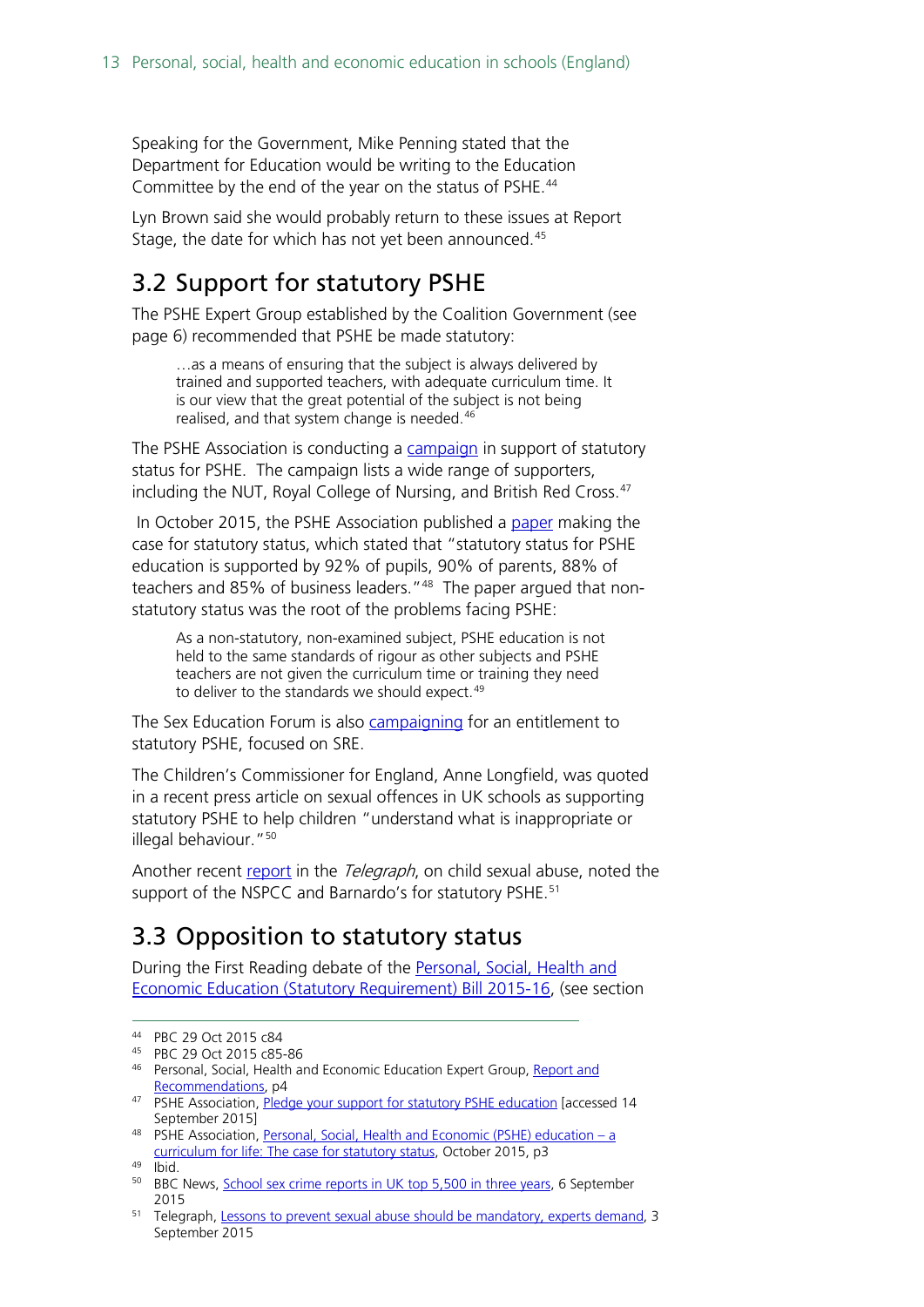3.1), Philip Davies argued against the Bill and the principle of PSHE being made statutory:

I oppose the Bill in principle. Parents who do not want their children to have the values of their teacher inflicted on them when they may be against the values of those parents should be supported by this Parliament in being able to remove their children from such lessons if they see fit. Parental responsibility, parental choice and the freedom of parents to allow children to be brought up with their values should be protected in this House, not just trampled over because we happen to have different individual opinions.<sup>[52](#page-13-0)</sup>

Opposition to statutory PSHE often focuses on the issue of parental responsibility and whether it is appropriate for the type of issues covered in PSHE to be taught by teachers rather than parents. In written [evidence](http://data.parliament.uk/writtenevidence/committeeevidence.svc/evidencedocument/education-committee/personal-social-health-and-economic-education-and-sex-and-relationships-education-in-schools/written/15451.pdf) to the Education Committee, the Family Education Trust stated that "most of the components of PSHE are the primary responsibility of parents" and that:

The more that schools take to themselves responsibility for these areas, the less parents will be inclined to view them as their responsibility. If PSHE were to become a statutory part of the curriculum alongside other curriculum subjects, there would be a very real danger that, over the course of time, parents would no more consider themselves responsible for these aspects of their children's physical, emotional and social development than they typically regard themselves as responsible for the teaching of English, maths, history and science.<sup>[53](#page-13-1)</sup>

[Evidence](http://data.parliament.uk/writtenevidence/committeeevidence.svc/evidencedocument/education-committee/personal-social-health-and-economic-education-and-sex-and-relationships-education-in-schools/written/10091.pdf) to the Committee from the Evangelical Alliance raised similar issues, emphasise role of parents in teaching the topics covered in PSHE, with particular reference to the sensitivity of SRE.<sup>[54](#page-13-2)</sup>

<span id="page-13-0"></span> <sup>52</sup> HC Deb 15 Jul 2015 c931

<span id="page-13-1"></span><sup>&</sup>lt;sup>53</sup> Family Education Trust, [Further Written Evidence to the Education Committee,](http://data.parliament.uk/writtenevidence/committeeevidence.svc/evidencedocument/education-committee/personal-social-health-and-economic-education-and-sex-and-relationships-education-in-schools/written/15451.pdf) November 2014

<span id="page-13-2"></span><sup>54</sup> Evangelical Alliance[, Written Evidence to the Education Committee,](http://data.parliament.uk/writtenevidence/committeeevidence.svc/evidencedocument/education-committee/personal-social-health-and-economic-education-and-sex-and-relationships-education-in-schools/written/10091.pdf) July 2014